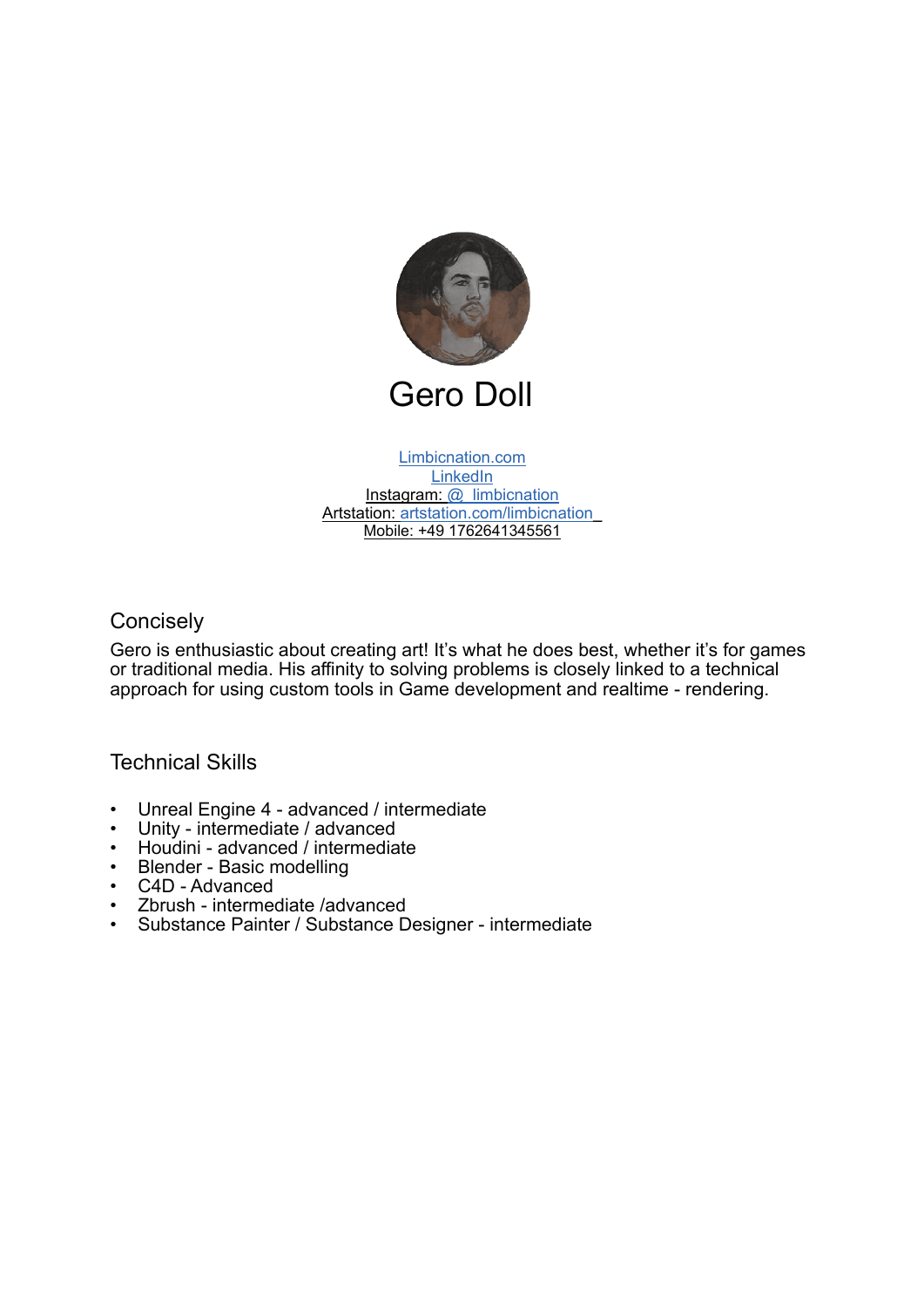# Previous Game Titles:

3D modelling and Animation Lucid Trips Game *August 2017*

Artist Designer Sci-Fo Projects *August 2018 – present* Working on a personal project. A sci-fi simulation experience.

Technical Artist

**Spilly** 

August 2017 – February 2018 Freelance Technical Artist / Unity for creating game effects for an AR application

SANDBOXDAYDREAM

Artist Game designer August 2016 – present Working on a personal INDIE Game.

2020

Game Designer Unity development. Zaubar GmbH.

Artist / Unreal Entwickler bei SES Technologies. Realtime project for Siemens.

Unity Artist Deloitte Japan

05.01.2018 – 06.01.2018 Shader development in Unity for an AR app.

Employment History

(10/2007 – 03/2008) Internship

- Internship Game design Snapdragon Games GmbH Hamburg
- Level design for Nintendo DS Games -> Nintendo Wii
- Level Design for Jump & Run Winnetou Adventure Game.

(10/2008 – 03/2009) Internship

- Sehsucht GmbH Hamburg
- Assistenz in Bereichen 3D Texturing und Modelling
- Kreation von 3D Setups für Postproduktion Render Setups / Render farm operation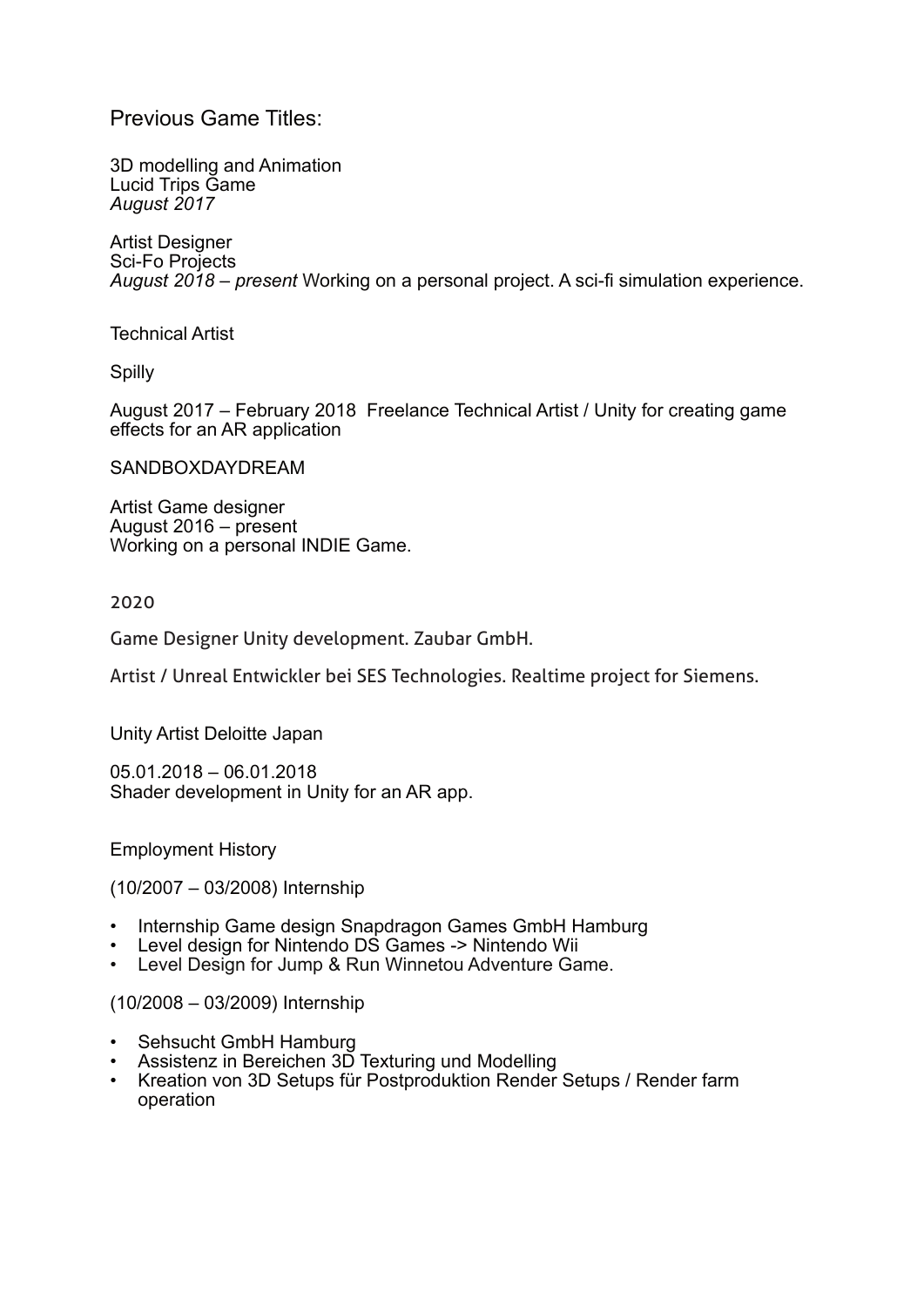### 01/2010 – 08/2010

Motion Designer at 3deluxe Motion GmbH Freelancer Employment History

### $2011 - 2012$

- Freelance Motion Designer bei Zeitguised GmbH, Berlin.
- Freelance Motion Designer for Acht Imaging Frankfurt.

## 2012 – 2013

- Freelance Motion Designer Shape Minds and moving images.
- Motion Designer & Animator at Studios, Berlin.
- Naspa | Motion Designer | Image Film
- Deconnecte | Music Video | Mutter & Vater GmbH.
- Freelance Motion Designer at Mbox Bewegtbild GmbH, Berlin.

#### $2013 - 2014$

- Freelance Designer at Monomango GmbH
- Freelance Motion Designer for MTV Networks Argentina
- Freelance Designer for Good Company Inc., NY. Live Visuals for an Event with Samsung.

### 2014 – 2015

- Freelance Director and Designer for Dreambear Inc. (NY).
- Freelance Motion Designer bei Diesel GmbH
- 3D Designer / Animator at Dreinull Motion GmbH, Berlin.
- 3D Designer for Tamschick Media&Space GmbH, Berlin.

## $2016 - 2017$

- Freelance Director and Designer for Dreambear Inc. (NY).
- Freelance Motion Designer bei Tamschick Media + Space
- Freelance Art director at Congaz digital media Company, Berlin.
- Freelance Game Artist at Lucid Trips
- HJ Hell & Monomango | VR- exhibition

#### 2017 – 2018

- Freelance Technical Artist for Viorama & Splash GmbH.
- Freelance Motion designer NHB Studios Berlin
- Freelance Unity / AR Developer Deloitte Japan
- Freelance 3D Artist / Unity TECHNOSEUM Baden Württemberg